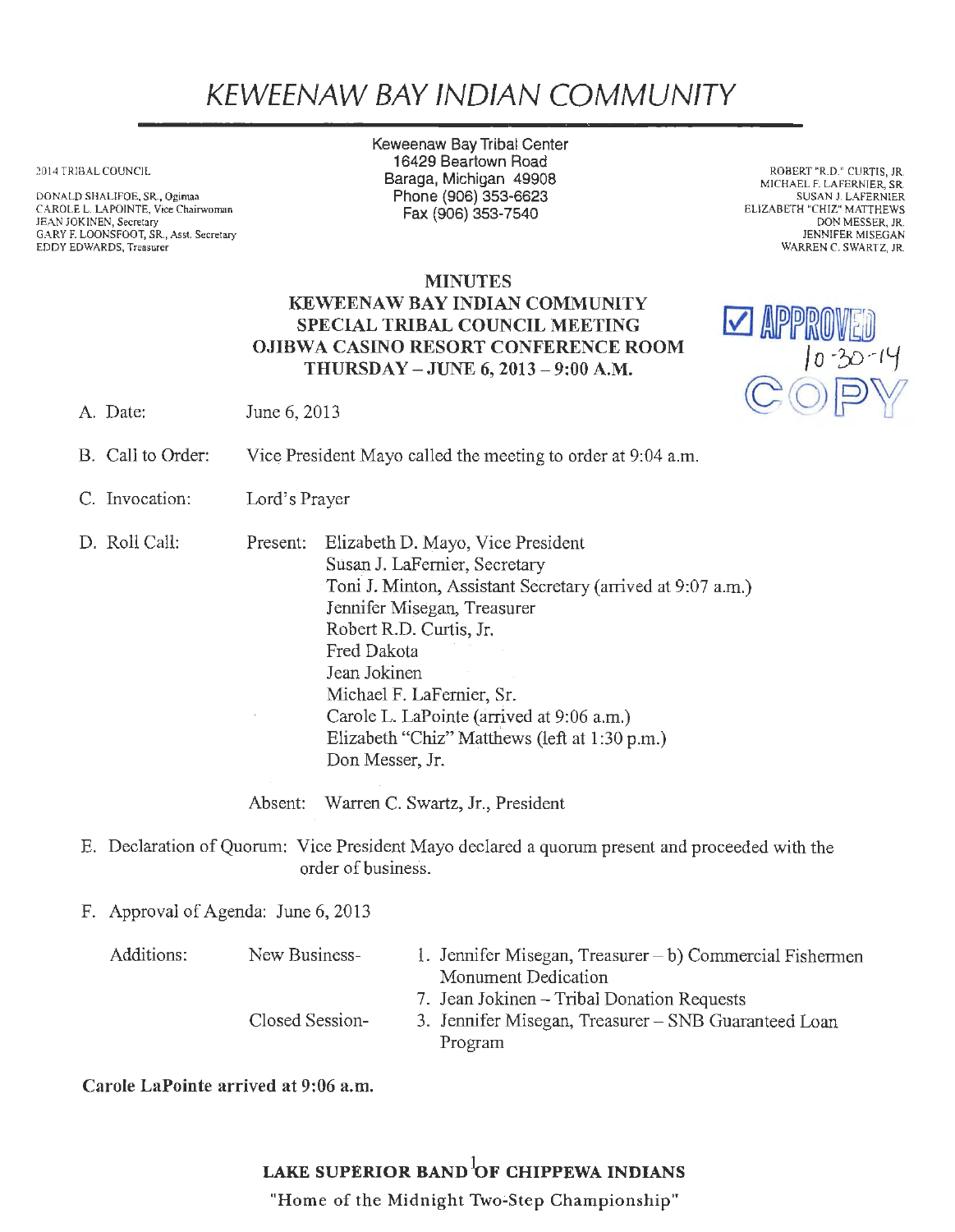Toni Minton arrived at 9:07 a.m.

MOTION MADE BY FRED DAKOTA TO APPROVE THE AGENDA WITH THE ADDITIONS. SUPPORTED BY MICHAEL F. LAFERNIER, SR. TEN IN FAVOR (Susan J. LaFernier, Toni J. Minton, Jennifer Misegan, Robert R.D. Curtis, Jr., Fred Dakota, Jean Jokinen, Michael F. LaFernier, Sr., Carole L. LaPointe, Elizabeth "Chiz" Matthews, Don Messer, Jr.), OPPOSED - O, ABSTAINING- 0, ONE ABSENT (Warren C. Swartz, Jr.), MOTION CARRIED.

G. For Your Information:

- 1. Letter from Indian Health Service-Contract Disputes Act Claim for Contract Support Costs FY2002
- 2. Letter from Indian Health Service-Contract Disputes Act Claim for Contract Support Costs FY2003
- 3. NIGC Tribal Compliance Status Report as of December 2012 with the Key Requirements Survey
- 4. Letter from Brian Willoughby, P.E./Indian Health Service regarding Groundwater Protection Support Letter to pursue funds to complete a survey of wells located within the Reservation
- 5. A letter from Dale Kildee (served in the U.S. Congress representing Michigan for 36 years) on his work to protect Tribal Sovereignty and his continued advocacy work as a Public Policy consultant with Ietan Consulting, LLC
- 6. A letter of support from U.S. Senator Debbie Stabenow for the grant application to the U.S. Department of Transportation for the KBIC L'Anse Main and Broad Street Project (Jean Jokinen would like to report that she received a letter of support from Scott Dianda this morning)
- 7. Notification of Approved Emollrnent Applications June 3, 2013 (4)
- 8. A Memo from Jerry Lee Curtis regarding Affordable Care Act (ACA) Training that he attended in Acme, MI on May 21, 2013 and recommended more attend the additional trainings that will be held regarding sponsorships and third party billing.
- 9. Letters from the Mayor of Marquette and April Lindala regarding "Mikwendaagozi To be Remembered" follow up information for the project
- 10. Beartown Fire Fighters Fire Management Program Personnel Handbook Scheduled for review on the 6/20/13 agenda
- H. Approval of Meeting Minutes:
	- 1. July 7, 2012

MOTION MADE BY CAROLE L. LAPOINTE TO APPROVE THE JULY 7, 2012 MEETING MINUTES. SUPPORTED BY TONI J. MINTON. EIGHT IN FAVOR (Susan J. LaFernier, Toni J. Minton, Robert R.D. Curtis, Jr., Fred Dakota, Jean Jokinen, Michael F. LaFernier, Sr., Carole L. LaPointe, Elizabeth "Chiz" Matthews), OPPOSED - 0, TWO ABSTAINING (Jennifer Misegan, Don Messer, Jr.), ONE ABSENT (Warren C. Swartz, Jr.), MOTION CARRIED.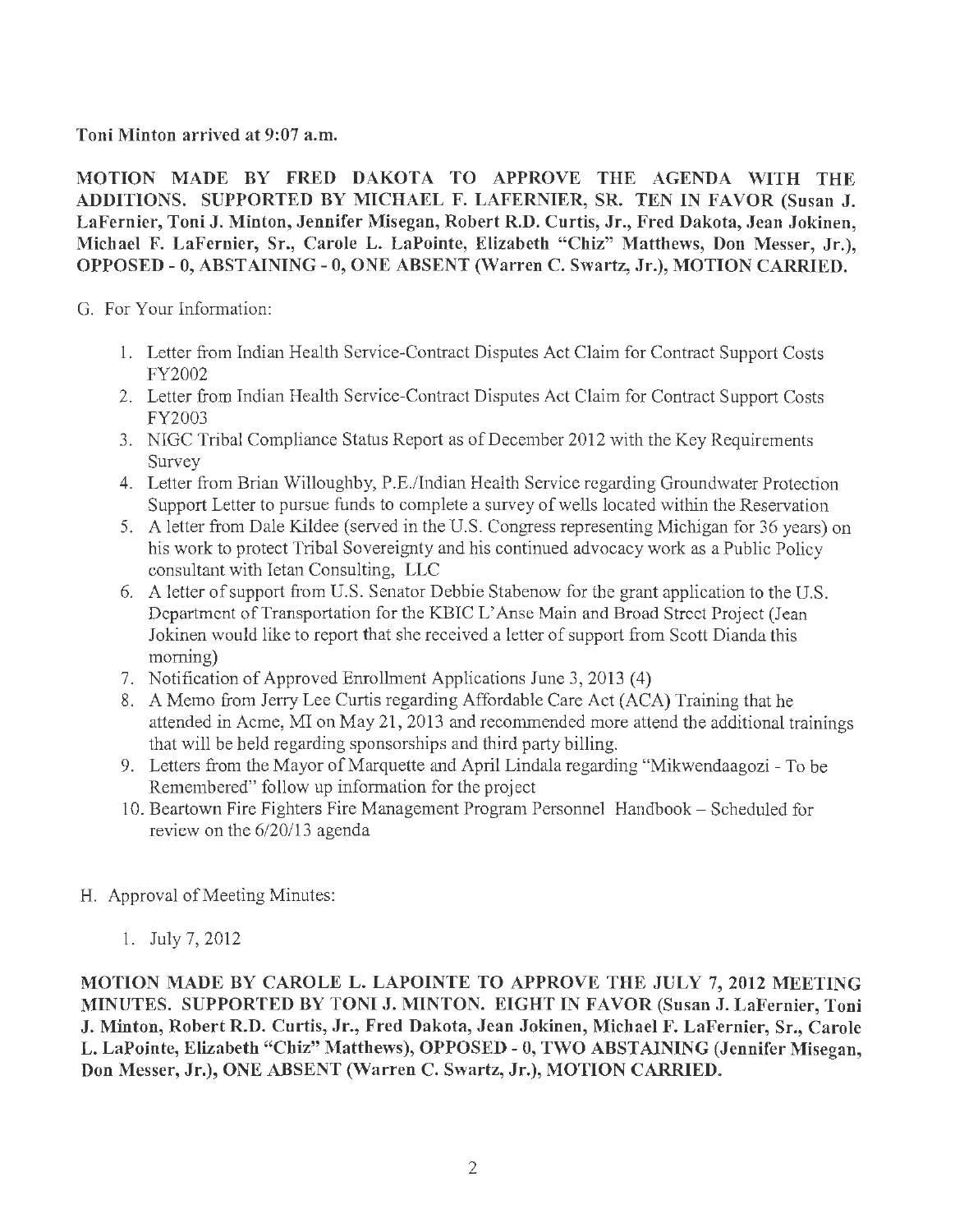2. July 19, 2012

MOTION MADE BY TONI J. MINTON TO APPROVE THE JULY 19, 2012 MEETING MINUTES. SUPPORTED BY ELIZABETH "CHIZ" MATTHEWS. SEVEN IN FAVOR (Susan J. LaFernier, Toni J. Minton, Fred Dakota, Jean Jokinen, Michael F. LaFernier, Sr., Carole L. LaPointe, Elizabeth "Chiz" Matthews), OPPOSED - 0, THREE ABSTAINING (Jennifer Misegan, Robert R.D. Curtis, Jr., Don Messer, Jr.), ONE ABSENT (Warren C. Swartz, Jr.), MOTION CARRIED.

3. July 26, 2012

MOTION MADE BY CAROLE L. LAPOINTE TO APPROVE THE JULY 26, 2012 MEETING MINUTES. SUPPORTED BY FRED DAKOTA. EIGHT IN FAVOR (Susan J. LaFernier, Toni J. Minton, Robert R.D. Curtis, Jr., Fred Dakota, Jean Jokinen, Michael F. LaFernier, Sr., Carole L. LaPointe, Elizabeth "Chiz" Matthews), OPPOSED - 0, TWO ABSTAINING (Jennifer Misegan, Don Messer, Jr.), ONE ABSENT (Warren C. Swartz, Jr.), MOTION CARRIED.

4. August 4,  $2012 - (type on page 5)$ 

MOTION MADE BY CAROLE L. LAPOINTE TO APPROVE THE AUGUST 4, 2012 MEETING MINUTES WITH THE CORRECTION. SUPPORTED BY ELIZABETH "CHIZ" MATTHEWS. SIX IN FAVOR (Susan J. LaFernier, Fred Dakota, Jean Jokinen, Michael F. LaFcrnicr, Sr., Carole L. LaPointe, Elizabeth "Chiz" Matthews), OPPOSED - O, FOUR ABSTAINING {Toni J. Minton, Jennifer Misegan, Robert R.D. Curtis, Jr., Don Messer, Jr.), ONE ABSENT (Warren C. Swartz, Jr.), MOTION CARRIED.

- I. Recognize Scheduled Delegation/Individuals:
	- 1. Jessica Koski, NRD Mining Technical Assistant/Chuck Brumleve, Mining Specialist/Lori Sherman, NRD Director - Mining Policy Options for the L'Anse Reservation - The Council requested a review of the Mining Ordinance at a future meeting.
- J. Old Business:
	- 1. Jennifer Misegan, Treasurer Forensic Audit The Council consensus was to have Jennifer obtain a Retainer Agreement with Schechter, Dokken, Kanter, Andrews, and Selcer LTD for approval.
	- 2. Evelyn Ravindran, Parks and Recreation Committee Chair Tribal Recreation Five Year Plan (Public Comments)-No public comments were received. The Committee was not able to submit for a grant, but may be able to in July.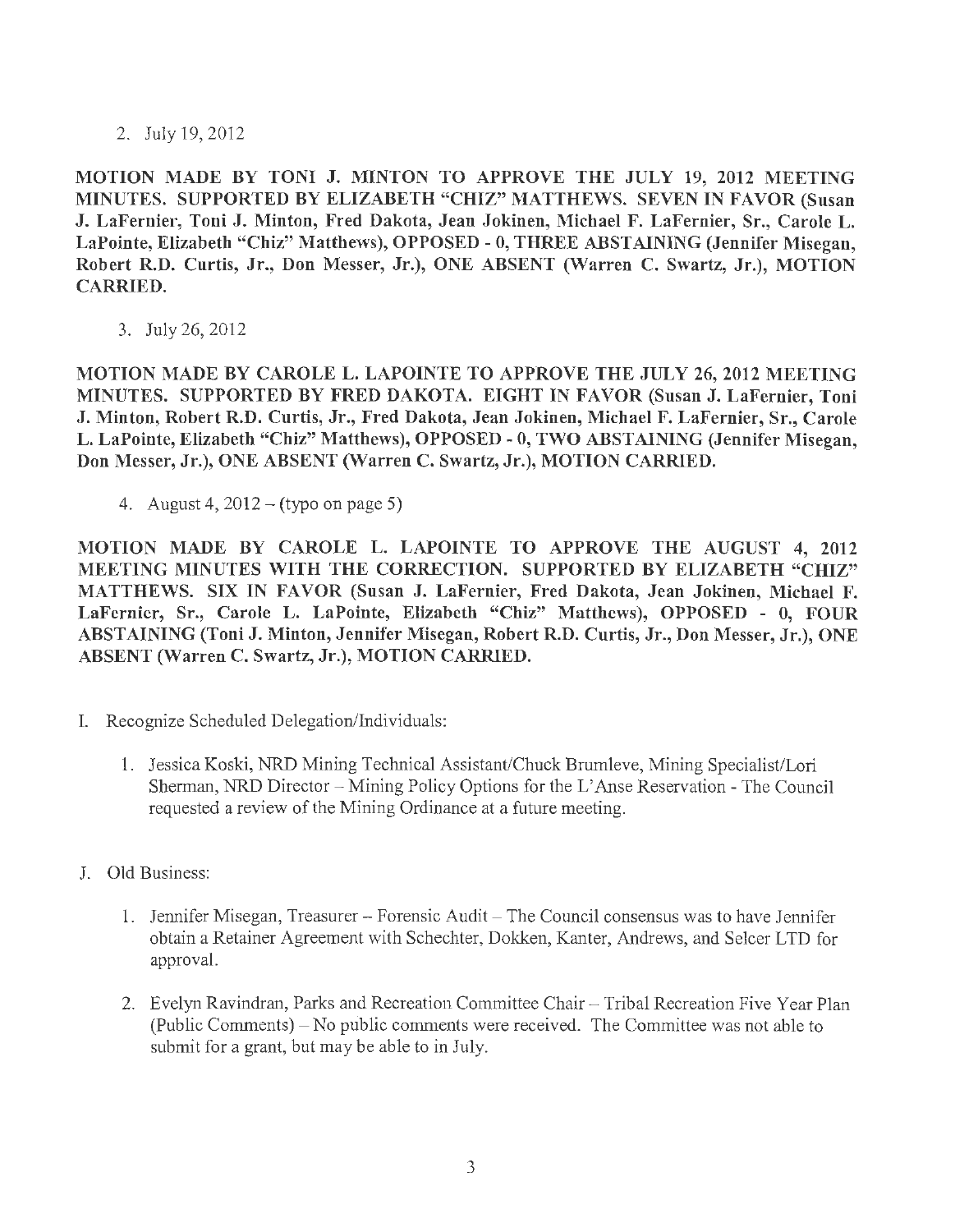MOTION MADE BY ROBERT R.D. CURTIS, JR. TO MOVE FORWARD WITH THE VOLUNTEER CAMPGROUND HOST PROGRAM. SUPPORTED BY DON MESSER, JR. TEN IN FAVOR (Susan J. LaFernier, Toni J. Minton, Jennifer Misegan, Robert R.D. Curtis, Jr., Fred Dakota, Jean Jokinen, Michael F. LaFernier, Sr., Carole L. LaPointe, Elizabeth "Chiz" Matthews, Don Messer, Jr.), OPPOSED - 0, ABSTAINING - 0, ONE ABSENT (Warren C. Swartz, Jr.), MOTION CARRIED.

MOTION MADE BY JENNIFER MISEGAN TO APPROVE THE TRIBAL RECREATION FIVE YEAR PLAN WITH THE CHANGES. SUPPORTED BY SUSAN J. LAFERNIER. TEN IN FAVOR (Susan J. LaFernier, Toni J. Minton, Jennifer Misegan, Robert R.D. Curtis, Jr., Fred Dakota, Jean Jokinen, Michael F. LaFernier, Sr., Carole L. LaPointe, Elizabeth "Chiz" Matthews, Don Messer, Jr.), OPPOSED - 0, ABSTAINING - 0, ONE ABSENT (Warren C. Swartz, Jr.), MOTION CARRIED.

Break:  $10:26 - 10:37$  a.m.

## K. New Business:

1. Jason Ayres, Realty Officer-Resolution KB-1937-2013 John M. Robillard Request for Residential Lease for a sub-lease of one acre for his nephew Kirby (descendent) who has been living there for twenty years.

A discussion was held regarding Kirby Robillard's charges for tree cutting which he used for fire wood. He was fined approximately \$300.00.

MOTION MADE BY MICHAEL F. LAFERNIER, SR. TO APPROVE RESOLUTION KB-1937- 2013 JOHN M. ROBILLARD REQUEST FOR A RESIDENTIAL LEASE. SUPPORTED BY JENNIFER MISEGAN. EIGHT IN FAVOR (Susan J. LaFernier, Toni J. Minton, Jennifer Misegan, Fred Dakota, Michael F. LaFernier, Sr., Carole L. LaPointe, Elizabeth "Chiz" Matthews, Don Messer, Jr.), TWO OPPOSED (Robert R.D. Curtis, Jr., Jean Jokinen), ABSTAINING - O, ONE ABSENT (Warren C. Swartz, Jr.), MOTION CARRIED.

R.D. Curtis stated his opposition: The cutting of wood has been going on for years and seems to fall on deaf ears. A Tribal member cutting wood in Ontonagon had charges brought against him.

2. Ken Marshall, GIS Project Manager- LiDAR Software Purchase

MOTION MADE BY SUSAN J. LAFERNIER TO APPROVE THE SOFTWARE EXTENSION TO THE ARC-GIS FOR THE LIDAR DATA FROM QCOHERENT SOFTWARE IN THE AMOUNT OF \$7,613.40. SUPPORTED BY TONI J. MINTON. TEN IN FAVOR (Susan J. LaFernier, Toni J. Minton, Jennifer Misegan, Robert R.D. Curtis, Jr., Fred Dakota, Jean Jokinen, Michael F. LaFernier, Sr., Carole L. LaPointe, Elizabeth "Chiz" Matthews, Don Messer, Jr.), OPPOSED - 0, ABSTAINING - O, ONE ABSENT (Warren C. Swartz, Jr.), MOTION CARRIED.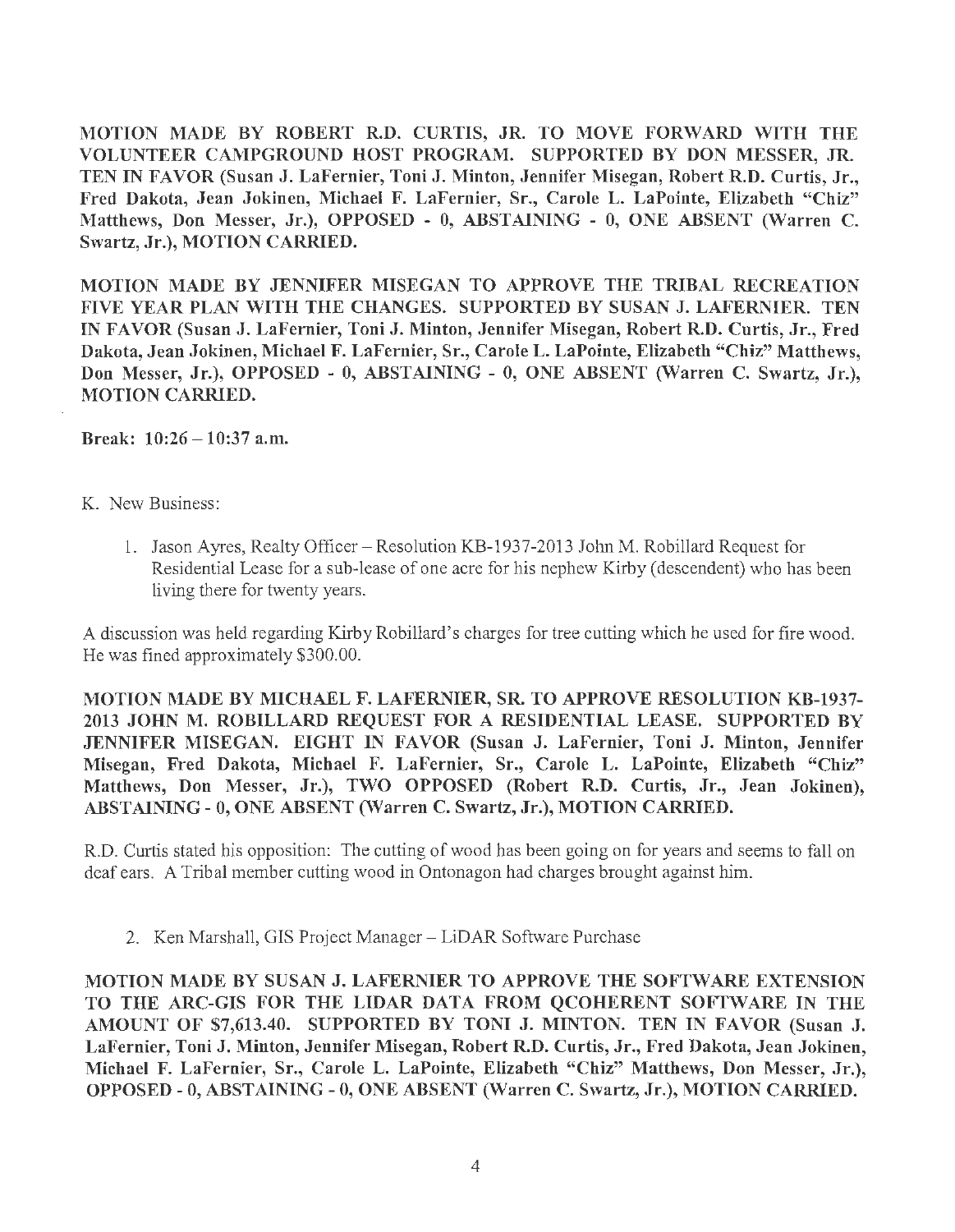- 3. Evelyn Ravindran/Lori Shennan, NRD Director- Francis LaPointe, CFO present
	- a) NRD Employee Federal Tax Exemptions Retirement Plan

The Council directed them to call for a meeting with the Retirement Committee to review the information.

b) Jennifer Misegan - Commercial Fishermen Monument Dedication

Jennifer does not feel the dedication should coincide with the Kids Fishing Derby. The Council consensus was to hold a separate event for the dedication ceremony and involve the Natural Resources Department.

- 4. Vice President Mayo Committee/Board Selections
	- a) Cultural (3) seats/5 applications

MOTION MADE BY ELIZABETH "CHIZ" MATTHEWS TO APPOINT LEO DURANT, CODY BLUE, AND TONI MINTON TO THE CULTURAL COMMITTEE. SUPPORTED BY JENNIFER MISEGAN. FOUR IN FAVOR (Susan J. LaFernier, Jennifer Misegan, Michael F. LaFernier, Sr., Elizabeth "Chiz" Matthews), FIVE OPPOSED (Robert R.D. Curtis, Jr., Fred Dakota, Jean Jokinen, Carole L. LaPuinte, Dun Messer, Jr.), ONE ABSTAINING (Toni J. Minton), ONE ABSENT (Warren C. Swartz, Jr.), MOTION DEFEATED.

MOTION MADE BY ROBERT R.D. CURTIS, JR. TO APPOINT TONI MINTON, DENISE MOSCHETTO, AND RODNEY LOONSFOOT TO THE CULTURAL COMMITTEE. SUPPORTED BY DON MESSER, JR. FIVE IN FAVOR (Robert R.D. Curtis, Jr., Fred Dakota, Jean Jokinen, Carole L. LaPointe, Don Messer, Jr.), FOUR OPPOSED (Susan J. LaFernier, Jennifer Misegan, Michael F. LaFernier, Sr., Elizabeth "Chiz" Matthews), ONE ABSTAINING (Toni J. Minton), ONE ABSENT (Warren C. Swartz, Jr.), MOTION CARRIED.

- b) Economic Development (2) seats No applications were received.
- c) Education (1) parent of KBIC enrolled child seat/1 application

MOTION MADE BY JENNIFER MISEGAN TO APPOINT VICKI EMERY TO THE EDUCATION COMMITTEE. SUPPORTED BY CAROLE L. LAPOINTE. NINE IN FAVOR (Susan J. LaFernier, Toni J. Minton, Jennifer Misegan, Robert R.D. Curtis, Jr., Fred Dakota, Michael F. LaFernier, Sr., Carole L. LaPointe, Elizabeth "Chiz" Matthews, Don Messer, Jr.), OPPOSED - O, ONE ABSTAINING (Jean Jokinen), ONE ABSENT (Warren C. Swartz, Jr.), MOTION CARRIED.

d) Enrollment (1) elder at least 60 years of age seat/3 applications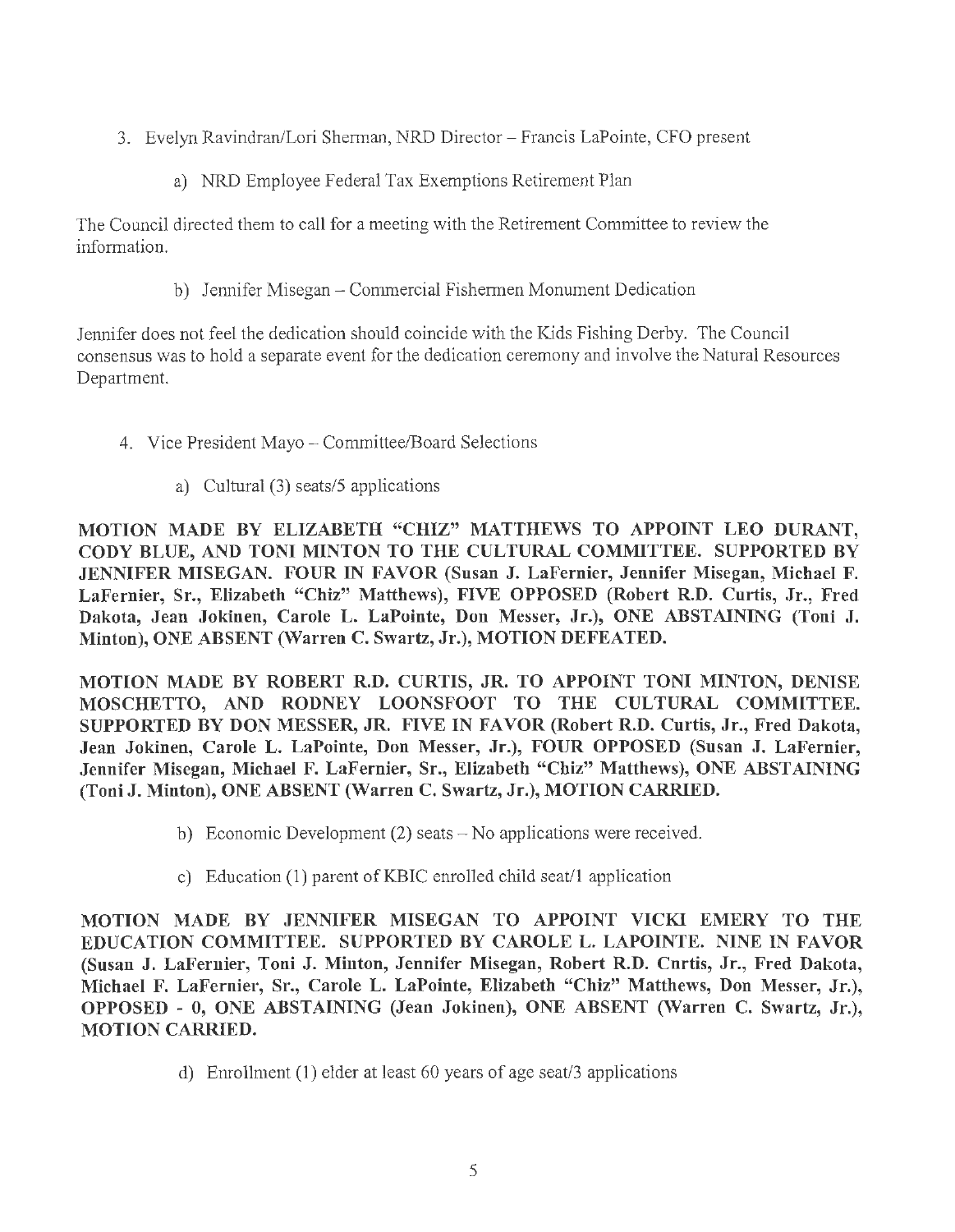MOTION MADE BY ROBERT R.D. CURTIS, JR. TO APPOINT DARLENE GENSCHOW TO THE ENROLLMENT BOARD ELDER SEAT. SUPPORTED BY CAROLE L. LAPOINTE. NINE IN FAVOR (Susan J. LaFernier, Toni J. Minton, Jennifer Misegan, Robert R.D. Curtis, Jr., Fred Dakota, Michael F. LaFernier, Sr., Carole L. LaPointe, Elizabeth "Chiz" Matthews, Don Messer, Jr.), OPPOSED - O, ONE ABSTAINING (Jean Jokinen), ONE ABSENT (Warren C. Swartz, Jr.), MOTION CARRIED.

e) Parks and Recreation (1) seat/1 application

MOTION MADE BY CAROLE L. LAPOINTE TO APPOINT DOMINIC PICCIANO TO THE PARKS AND RECREATION COMMITTEE. SUPPORTED BY MICHAEL F. LAFERNIER, SR. NINE IN FAVOR (Susan J. LaFernier, Toni J. Minton, Jennifer Misegan, Robert R.D. Curtis, Jr., Fred Dakota, Michael F. LaFernier, Sr., Carole L. LaPointe, Elizabeth "Chiz" Matthews, Don Messer, Jr.), OPPOSED - 0, ONE ABSTAINING (Jean Jokinen), ONE ABSENT (Warren C. Swartz, Jr.), MOTION CARRIED.

f) Indian Child Welfare/Justice Committee (ICW A) - (1) seat/1 application

MOTION MADE BY ROBERT R.D. CURTIS, JR. TO APPOINT NICOLE ARENS TO THE ICWA COMMITTEE. SUPPORTED BY FRED DAKOTA. NINE IN FAVOR (Susan J. LaFernier, Toni J. Minton, Jennifer Misegan, Robert R.D. Curtis, Jr., Fred Dakota, Michael F. LaFernier, Sr., Carole L. LaPointe, Elizabeth "Chiz" Matthews, Don Messer, Jr.), OPPOSED - O, ONE ABSTAINING (Jean Jokinen), ONE ABSENT (Warren C. Swartz, Jr.), MOTION CARRIED.

5. Vice President Mayo - July Saturday Meeting Date

MOTION MADE BY JENNIFER MISEGAN TO MOVE THE JULY 6<sup>TH</sup> MEETING TO JULY 13, 2013. SUPPORTED BY MICHAEL F. LAFERNIER, SR. TEN IN FAVOR (Susan J. LaFernier, Toni J. Minton, Jennifer Misegan, Robert R.D. Curtis, Jr., Fred Dakota, Jean Jokinen, Michael F. LaFernier, Sr., Carole L. LaPointe, Elizabeth "Chiz" Matthews, Don Messer, Jr.), OPPOSED- O, ABSTAINING- 0, ONE ABSENT (Warren C. Swartz, Jr.), MOTION CARRIED.

- 6. Larry Denomie Ill, CEO Weekly Update
- 7. Jean Jokinen Tribal Member Donation Requests Jean feels the only requests the Council should accept are requests made by Tribal members.

Carole LaPointe stated she wants the discrimination against non-natives to stop. The Council discussed the importance of supporting our local community. Funds were designated to the CNAP Office for the Tribal members' emergency needs. It is not fair to allow the members to come forward with a donation request after they have used up their allocated amount of funds because not all of the members are receiving additional funds above what has been budgeted. The donation budget can also assist organizations in the community.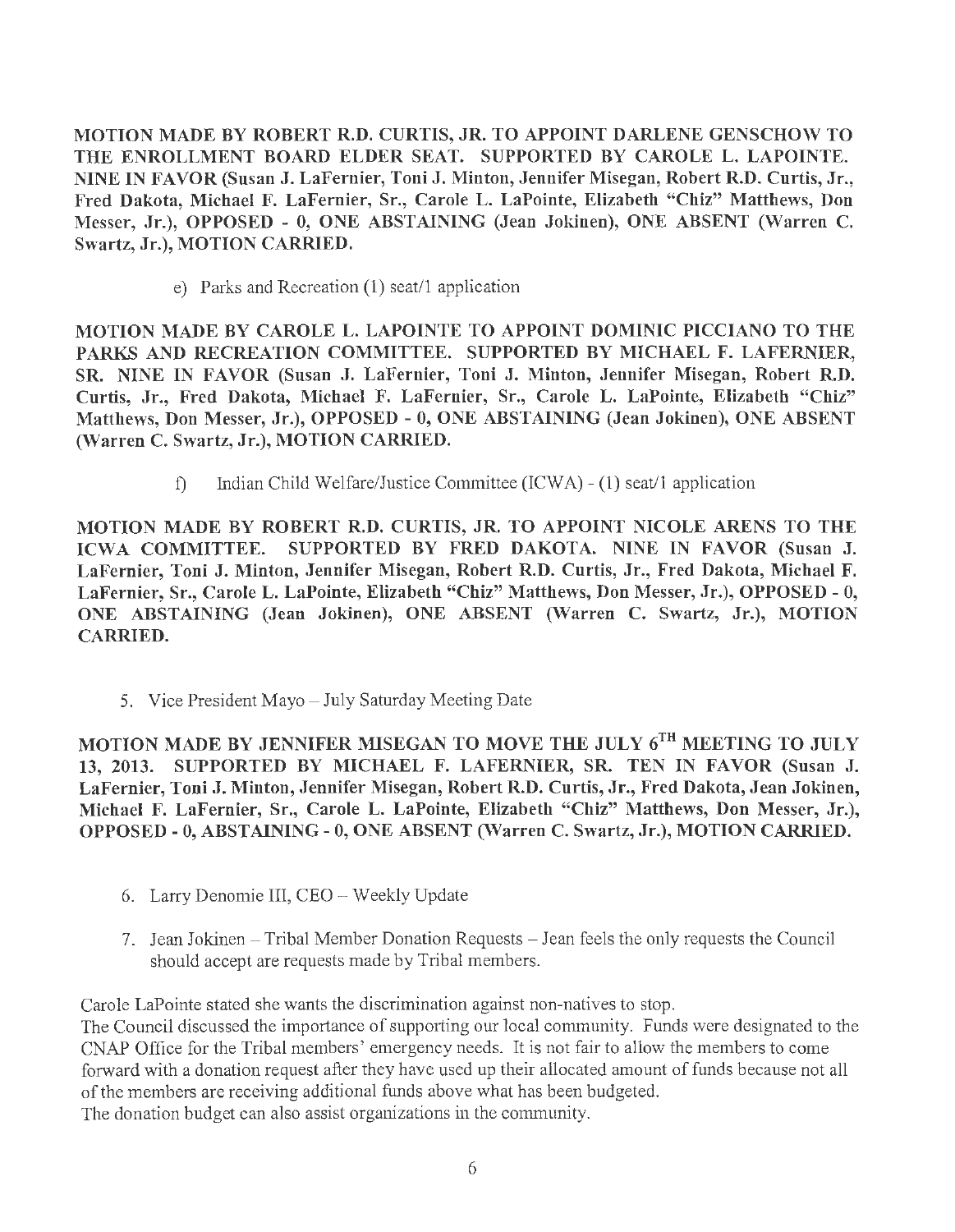MOTION MADE BY JEAN JOKINEN TO ONLY ACCEPT DONATION REQUESTS FROM TRIBAL MEMBERS. SUPPORTED BY ROBERT R.D. CURTIS, JR. TWO IN FAVOR (Robert R.D. Curtis, Jr., Jean Jokinen), EIGHT OPPOSED (Susan J. LaFernier, Toni J. Minton, Jennifer Misegan, Fred Dakota, Michael F. LaFernier, Sr., Carole L. LaPointe, Elizabeth "Chiz" Matthews, Don Messer, Jr.), ABSTAINING - 0, ONE ABSENT (Warren C. Swartz, Jr.), MOTION DEFEATED.

Each Council member commented regarding donations to the public

Jennifer Misegan is working on a press release in regards to the 2% funds and the other donations the Tribe provides for the surrounding communities of Baraga and Marquette.

8. Susan LaFernier, Secretary - FinnFest USA 2013 Donation Request "Free For All Festival" on Friday, June 21<sup>st</sup> at the Waterfront Park 1:00 – 6:00 p.m. The KBIC Native American Dance Troupe will be performing.

MOTION MADE BY CAROLE L. LAPOINTE TO APPROVE A \$2,500.00 DONATION TO THE BARAGA COUNTY CONVENTION AND VISITOR'S BUREAU IN CARE OF BARAGA COUNTY CHAMBER OF COMMERCE FOR FINNFEST ACTIVITIES BEING HELD AT THE L'ANSE WATERFRONT PARK. SUPPORTED BY MICHAEL F. LAFERNIER, SR. EIGHT IN FAVOR (Susan J. LaFernier, Toni J. Minton, Jennifer Misegan, Fred Dakota, Michael F. LaFernier, Sr., Carole L. LaPointe, Elizabeth "Chiz" Matthews, Don Messer, Jr.), TWO OPPOSED (Robert R.D. Curtis, Jr., Jean Jokinen), ABSTAINING- O, ONE ABSENT (Warren C. Swartz, Jr.), MOTION CARRIED.

- L. Closed Session:
	- 1. Ron Hueckstaedt, Background Investigator Adjudication
	- 2. David Haataja, Casinos General Manager/Dale Shalifoe, Baraga Casino Assistant General Manager - Casino Plan
	- 3. Jennifer Misegan, Treasurer SNB Guaranteed Loan Program Update

MOTION MADE BY JENNIFER MISEGAN TO GO INTO CLOSED SESSION AT 11:43 A.M. SUPPORTED BY CAROLE L. LAPOINTE. SEVEN IN FAVOR (Susan J. LaFernier, Toni J. Minton, Jennifer Misegan, Robert R.D. Curtis, Jr., Michael F. LaFernier, Sr., Carole L. LaPointe, Elizabeth "Chiz" Matthews), THREE OPPOSED (Fred Dakota, Jean Jokinen, Don Messer, Jr.), ABSTAINING - O, ONE ABSENT (Warren C. Swartz, Jr.), MOTION CARRIED.

Lunch:  $12:01-1:05$  p.m.

Elizabeth Matthews left at 1:30 p.m.